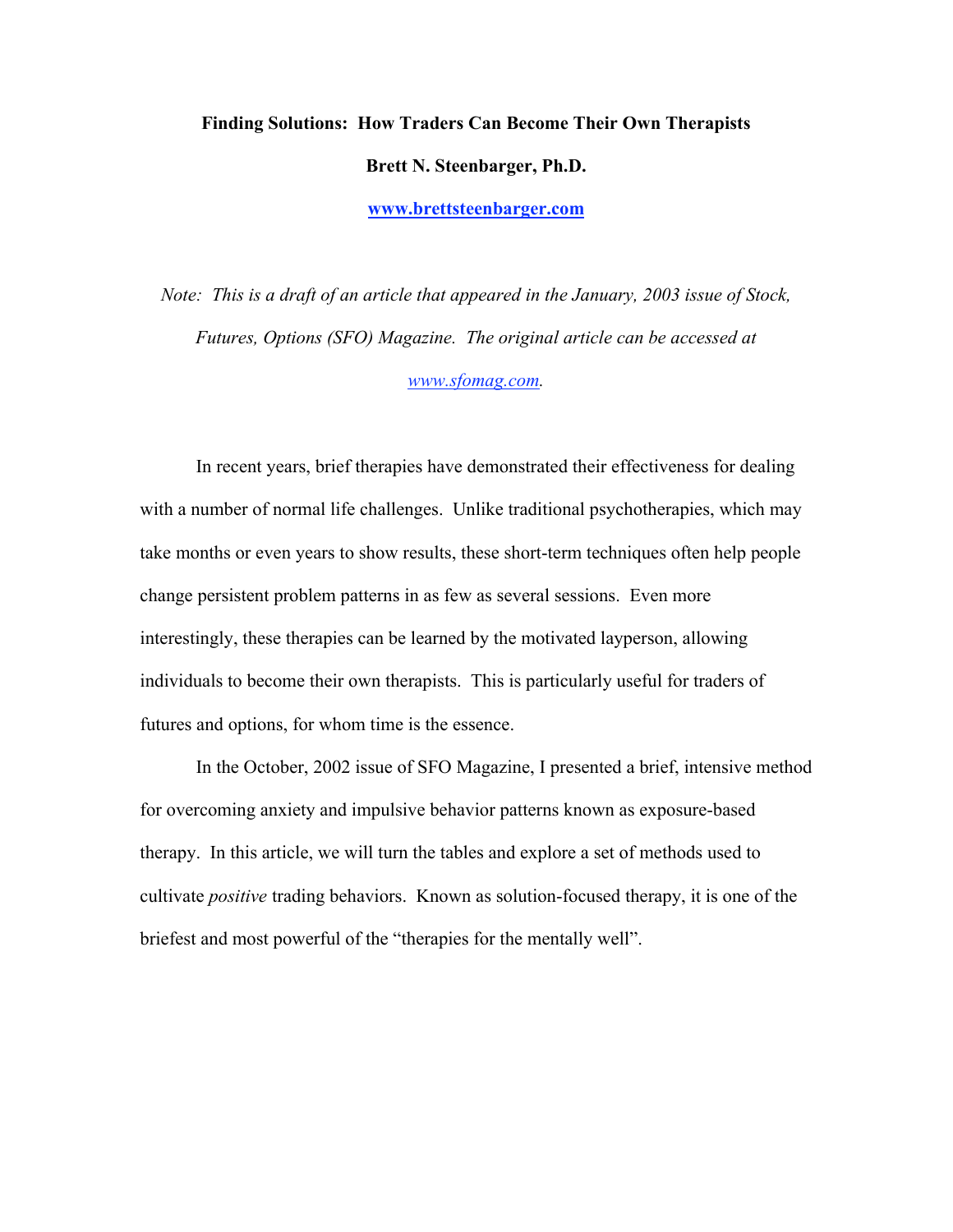### How Problems Are Constructed

A cornerstone of the solution-focused method is the idea that problems are constructed by the human mind: they represent ways in which we view ourselves. An example might help illustrate this somewhat unusual idea:

 John is a trader of S&P e-mini futures contracts. He has had several losing days in a row and on two occasions failed to honor his stops, wiping out several weeks of profit. The night before his last busted trade his sleep had been fitful, and he attributed his lapse in discipline that next day to fatigue. The next evening he vowed to get good sleep, but found himself mulling over the day's poor trading. As a result, he could not fall asleep and woke up even more fatigued than the previous morning. Fortified by coffee, he vowed not to make the same errors, but now found himself hesitant in taking his normal trades. Cursing his "sleep problem", he decided he would take an over-thecounter sleeping aid and go to bed early that night. When he still found himself replaying the day's missed opportunities in his head, however, he started to worry that he would never recover his sleep. Frantically, the next day he called his doctor and asked for help with his insomnia.

The problem, from a solution-focused vantage point, is not simply that John cannot sleep. Rather, he has drawn a conclusion in his mind that he is an insomniac; that he has a sleep problem. This construction of a problem-based identity helps to maintain many negative patterns of thinking, feeling, and acting. Once people label themselves as "bad traders", "insomniacs", or "depressed", they tend to react more to the label than to their initial difficulties. John begins with a normal sleep disruption that, sadly, contributes to a lapse in his trading discipline. Instead, however, of viewing his problem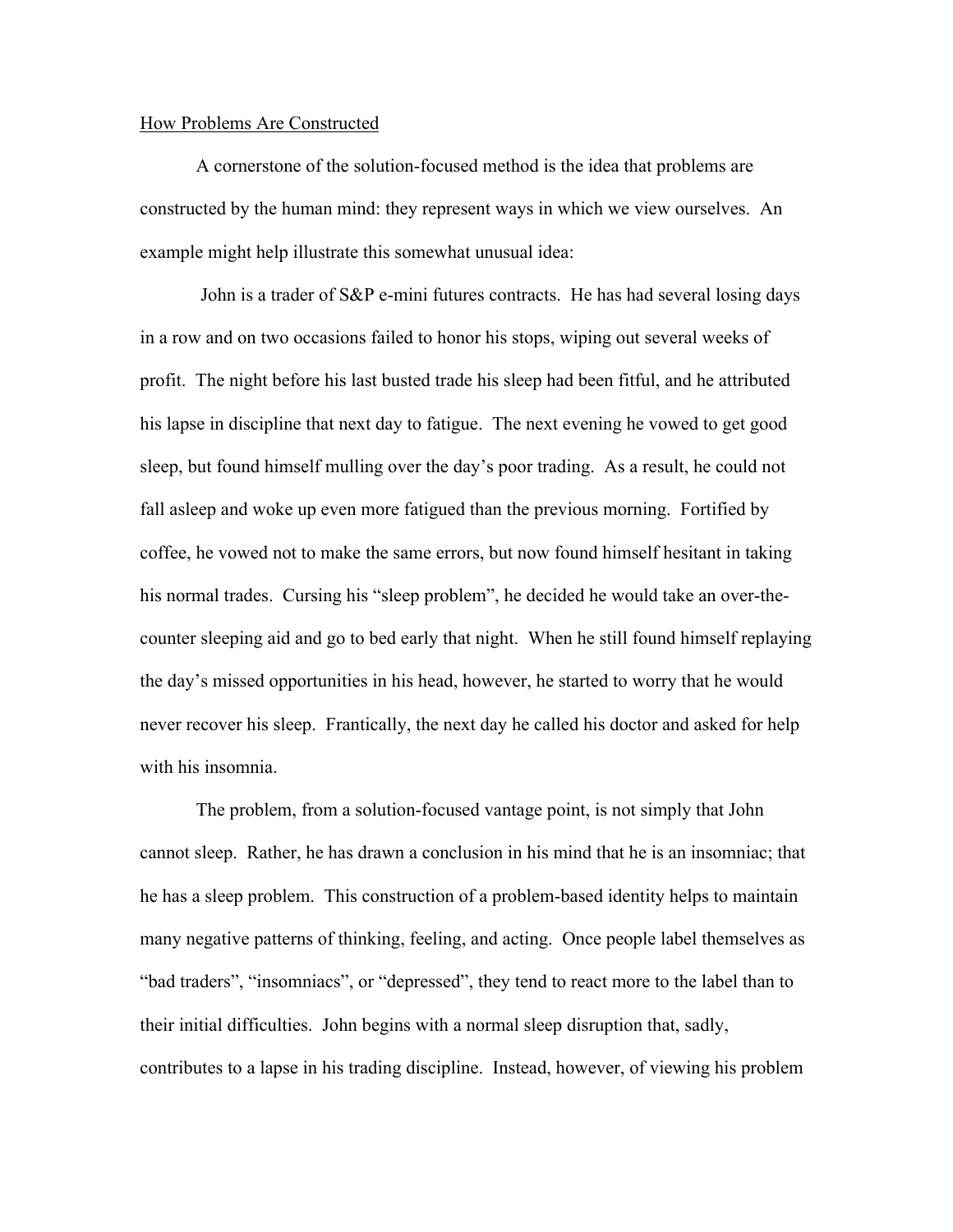as one of trading—leaving his stops too discretionary, so that fatigue affects their implementation—he defines the problem as one of sleep. Once he constructs this sleep problem, it now becomes an object of worry and threat. Even normal difficulty getting to sleep becomes viewed as evidence of "my insomnia", further convincing him that he has a problem that will undermine his trading.

Solution-focused therapists emphasize that many life difficulties possess this selfreinforcing quality. A statistically normal, but nonetheless upsetting string of negative events is viewed as a new problem, which sets off an emotional chain reaction of anxiety and depression, and further reinforcement of "the problem". Active traders of futures and options are very familiar with this phenomenon when they experience streaks of wins or losses. Even random trading results are apt to show runs of consecutive wins or losses, yet traders—like gamblers—become convinced that they have a hot hand or a cold one. Once they construct the notion of being hot or cold, they alter their trading accordingly, perhaps by raising or lowering their position size or by taking trades they normally would not. This shifts them from their time- and experience-tested strategies, raising the likelihood that their equity curves will suffer.

Another way in which constructed problems become self-reinforcing is the notion of "trends". A short-term futures trader takes a long position in the SP after a seeming price breakout and then observes the market move one, two, three bars in the opposite direction. At some point, the trader concludes that the countermovement is evidence of a new, downward trend—despite the fact that the market is moving in a range not distinguishable from random motion. Now emotionally reacting to this constructed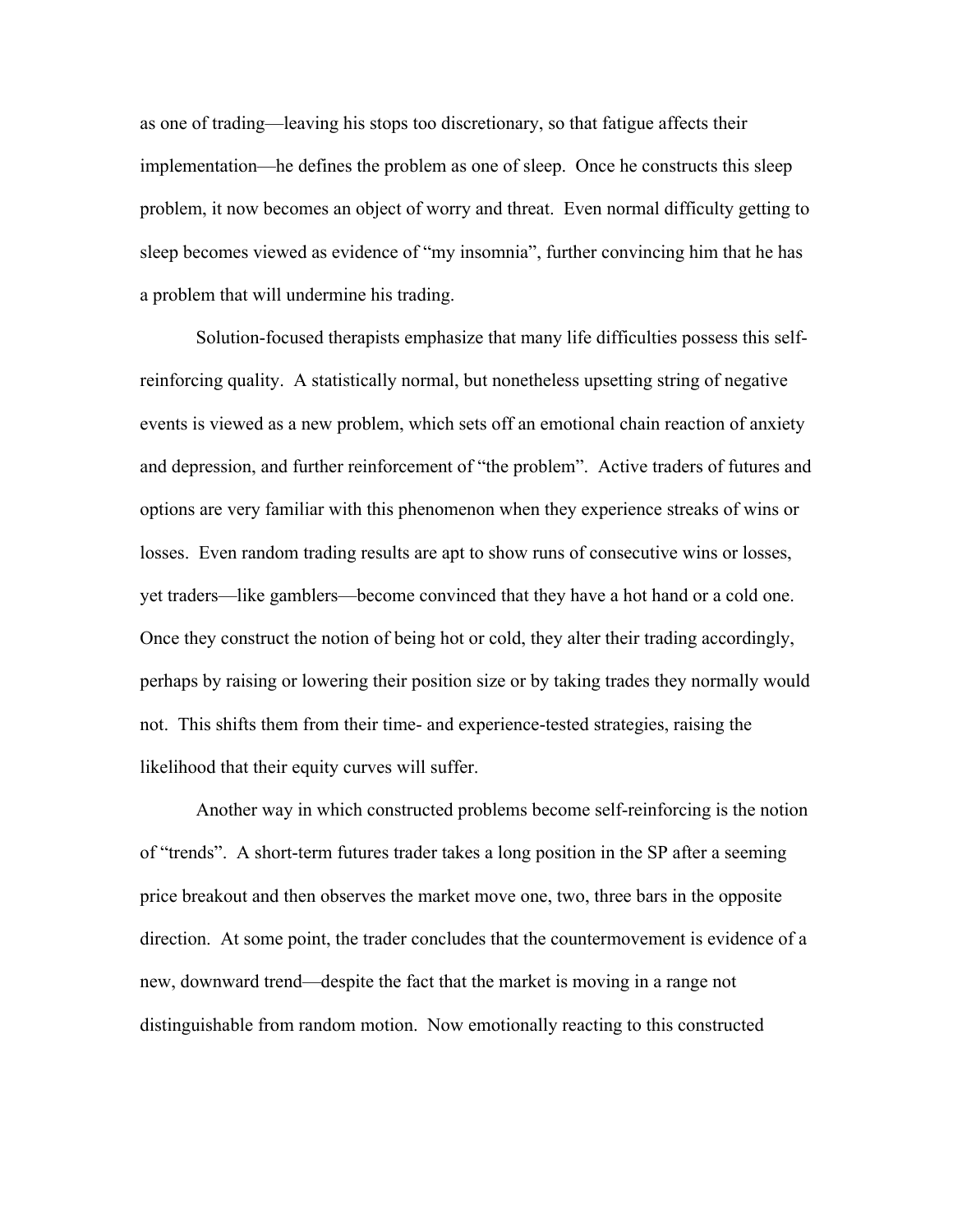"trend change", the trader bails out of his long position, only to see the market spike higher after its consolidation of the prior breakout.

The important idea offered by the solution-focused therapists is that many problems that bring people for help do not exist in reality. They are byproducts of the mind's ceaseless search for meaning in events. Even random occurrences can be taken as meaningful, leading us to believe that problems are present when nothing meaningful has actually changed. As we shall see, this tendency of the mind to construct problems out of randomness creates pitfalls for therapists and traders alike.

#### Why Self-Help Techniques Often Don't Work

Traders of futures and options typically work with a high degree of leverage and recognize the need to always be on top of their game. They are all too aware of the ways in which emotional interference can create lapses in discipline and distortions in perception, resulting in trading losses. As a result, many traders are interested in psychology and self-help methods that can assist them in maintaining their focus.

To be sure, there are many such self-help methods that can be useful additions to the trader's toolkit. Indeed, I recently wrote a book ("The Psychology of Trading"; Wiley, January, 2003) that details many of these methods, and I employ them religiously in my own trading (see www.greatspeculations.com/Brett.htm for specific applications). From a solution-focused vantage point, however, traditional self-help methods often make trading difficulties worse, not better. Let's explore why.

Returning to our trader John, who is bemoaning his insomnia and its impact on his trading, let us imagine that a psychologist recommends a relaxation exercise before he gets to sleep as a way of winding down and becoming sufficiently drowsy to fall asleep.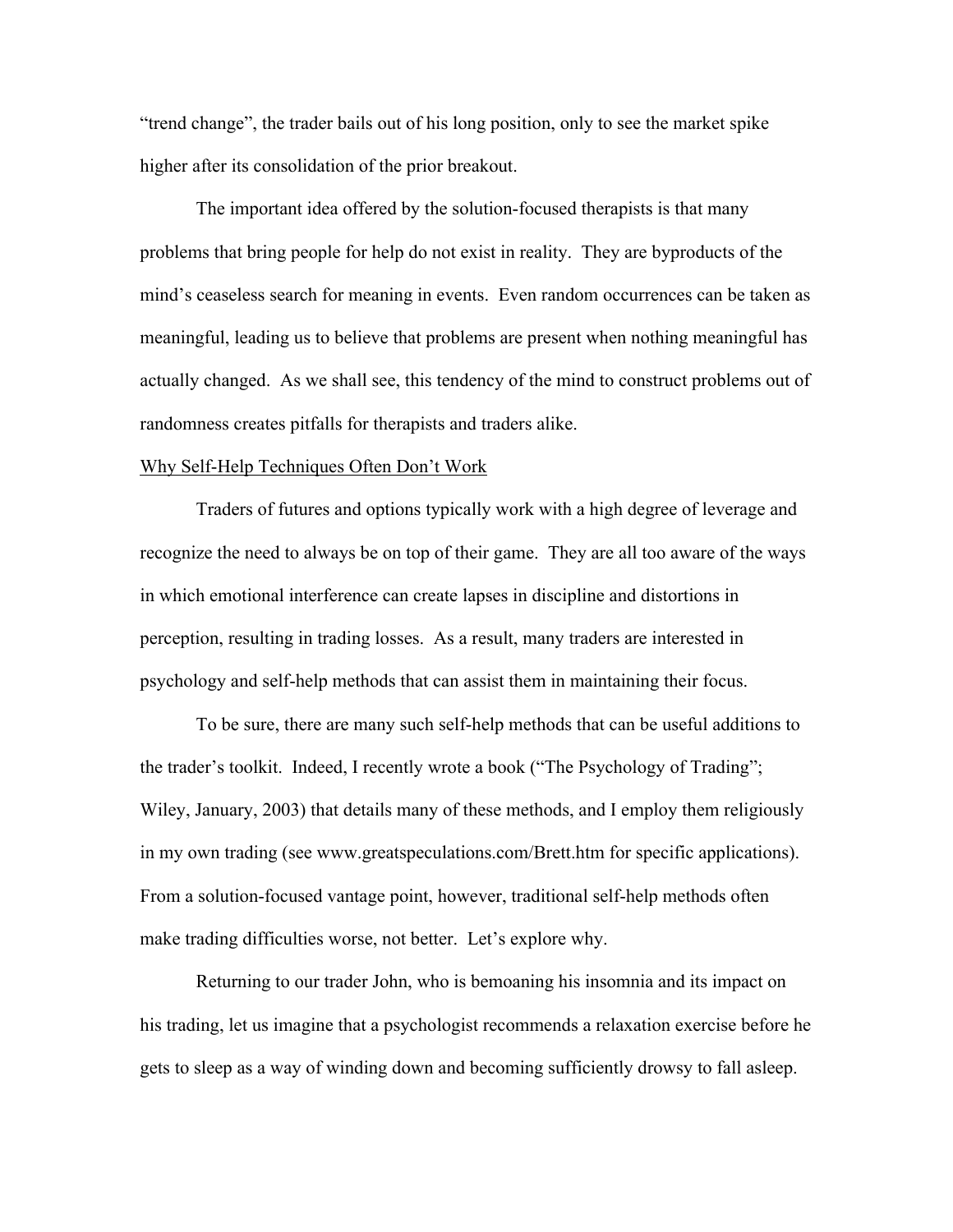Perhaps a psychiatrist might also prescribe a short-term course of a sleeping aid to help John return to his sleep cycle. Although these are sensible courses of action, many times they will backfire. John will return to his counselor or physician with continued sleep difficulty and an even greater sense that he has an intractable problem.

The reason for this backfire is subtle, but important. By offering aid for John's sleep, the helpers are unwittingly buying into his initial premise that he *does* have a problem. The more they talk about his "sleep problem", the more they reinforce the notion that this is, indeed, a real problem that exists independent of John's meaningmaking mind. This is especially problematic in longer-term therapies, where exhaustive discussions of the person's past conflicts helps cement the idea that the person is, indeed, conflicted and troubled. After all, why would your therapist treat you for a problem unless you really had a problem?

Let's bring the issue a bit closer to trading. Suppose a trading coach offers assistance for their client's "cold streaks". The coach may advice about unique money management strategies, protective stops, trading methods, or self-help techniques to cope with these streaks. All of this assistance, however, simply reinforces the underlying idea that these streaks exist, that they are a problem, and that trading needs to be adjusted to deal with them. Like the trader who exits a long position too early following a couple of adverse bars, the trader who experiences several consecutive losses is all too likely to abandon a worthwhile system at the worst possible time. From a solution-focused vantage point, any help that you seek for a problem is apt to reinforce that problem in your mind, making it worse. Many problems begin in random ways,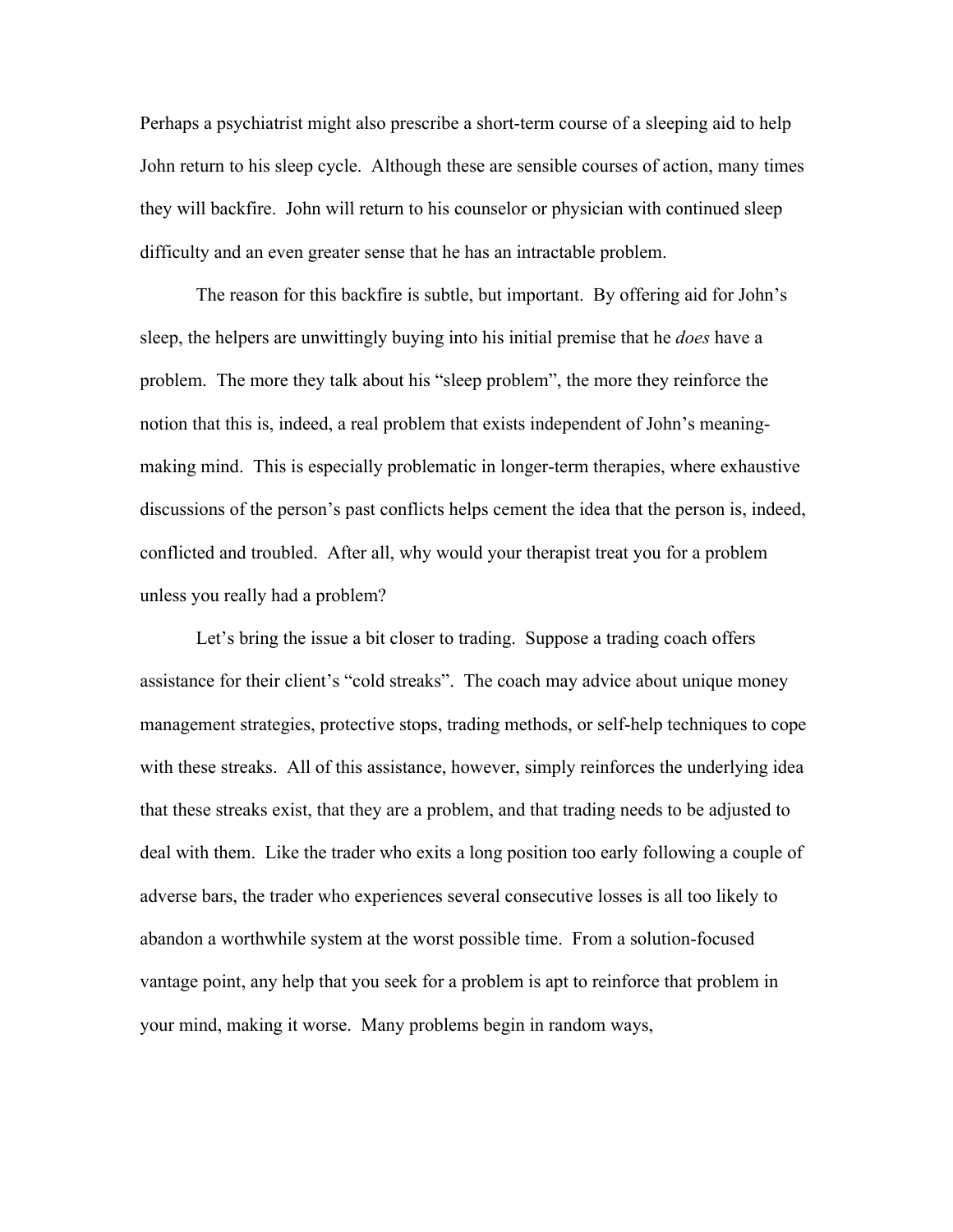but—ironically—are maintained by the very things we do to eradicate them. (See Table One at the end of this article).

So what is a trader, therapist, or trading coach to do? The example of streak trading offers perhaps the clearest illustration of an alternate strategy. Instead of addressing the "cold streaks", the coach could aid the trader in backtesting his trading methods. This would identify expectable runs of losses based upon real market data. Armed with a concrete set of expectations regarding normal drawdowns, flat equity periods, and consecutive losers, the trader would be inoculated against the tendency to overinterpret events. Random adverse outcomes would be less apt to be taken for more than what they are.

#### Finding the Solutions: An Alternate Strategy

Solution-focused therapy avoids the pitfalls noted above by redefining the aims of the helping process. When traders seek psychological advice, they typically frame their request as, "Can you help me get rid of X?", where X is a problem pattern in trading. Their aim is to eradicate a conflict, habit, or mood state, which they have interpreted as *their problem*. Solution-focused work does not seek to eliminate such negatives. Rather, it identifies people's goals—the positives they wish to attain—*and the ways in which they are already achieving these*, even in limited fashion. The idea is not to do less of problem X, but to do more of solution Y.

Once again, an example will prove helpful. A couple comes to counseling indicating that they have "communication problems" and are considering a legal separation. They indicate that they are arguing frequently and that they seem to have grown apart. The wife indicates that her husband spends too much time working on his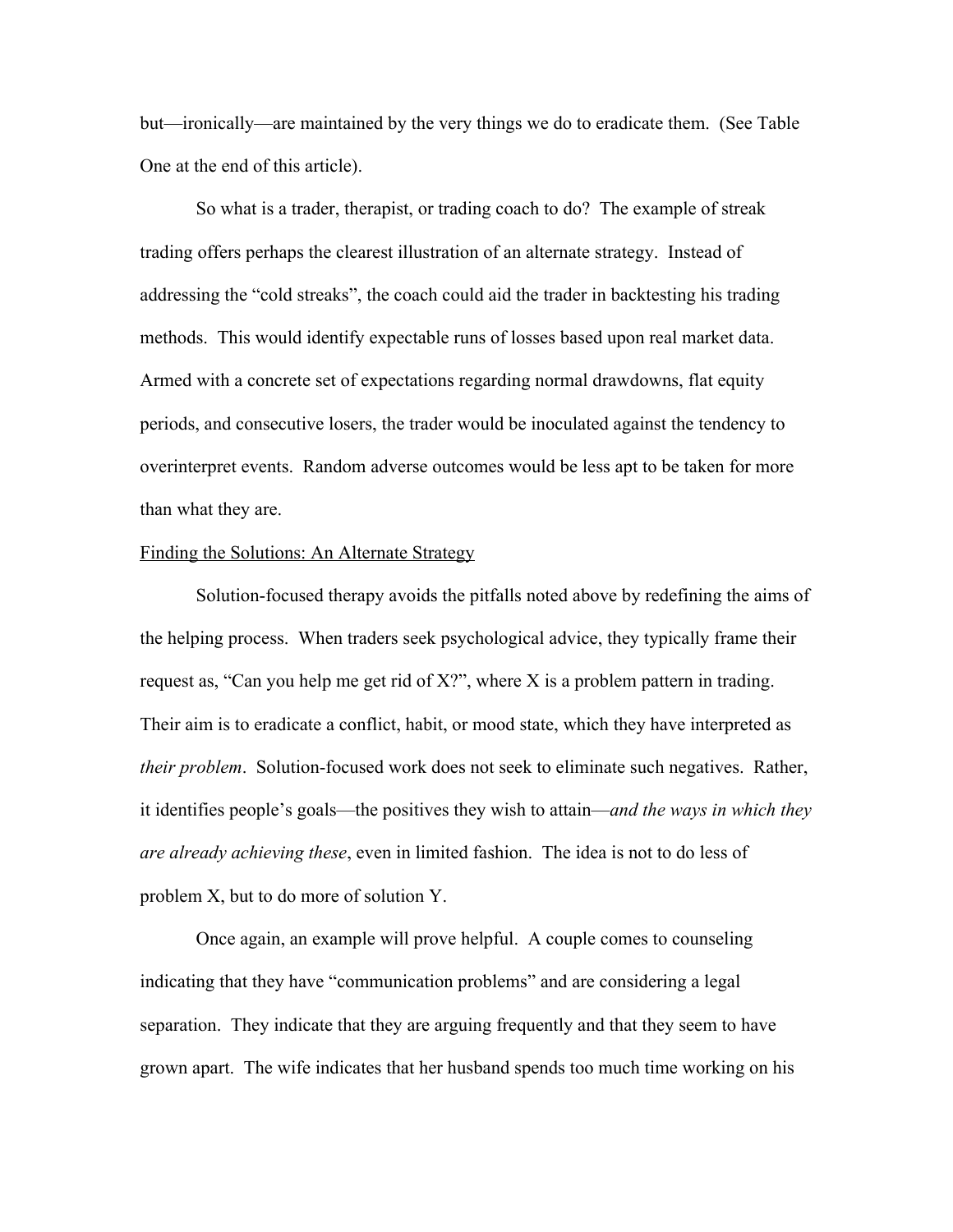trading, ignoring family responsibilities. The husband says that his wife continually nags him to do things around the home, leading him to retreat to his study. During the session, the wife bursts out in frustration, "You never listen to me!" The husband, in turn, replies, "You never support my work!"

Clearly the couple has constructed the notion that they are on the ropes. The idea of "never"—that he never pays attention to her or that she never supports him—reinforces the idea that this is a dysfunctional relationship. If the other party *never* behaves in a manner that is conducive to a good marriage, little wonder that separation seems to be the only option.

The solution-focused counselor will not fall into the trap of exploring the couple's conflicts. Discussing their problems—especially airing them in the meeting—will only further convince the couple that things are hopeless, that they cannot avoid being swamped by their difficulties even in the therapist's office. Instead, the solution-focused counselor asks each member of the couple to describe *exceptions* to their problems. "I'm sure you don't argue 24 hours a day, 7 days a week," the counselor might point out. "Tell me what you're doing when you're not arguing." Or, even better, the counselor could point out that there might be times when the couple feels just a little bit closer to each other than during the fighting times. "What are you doing differently during these closer times?" might be the question.

Beneath the counselor's inquiries is a key assumption: *During the exceptions to presenting problem patterns, the couple is doing something different and is doing something right.* Very, very few people are wholly dysfunctional. The key is to identify what they are doing when they are more functional—and then to construct this as a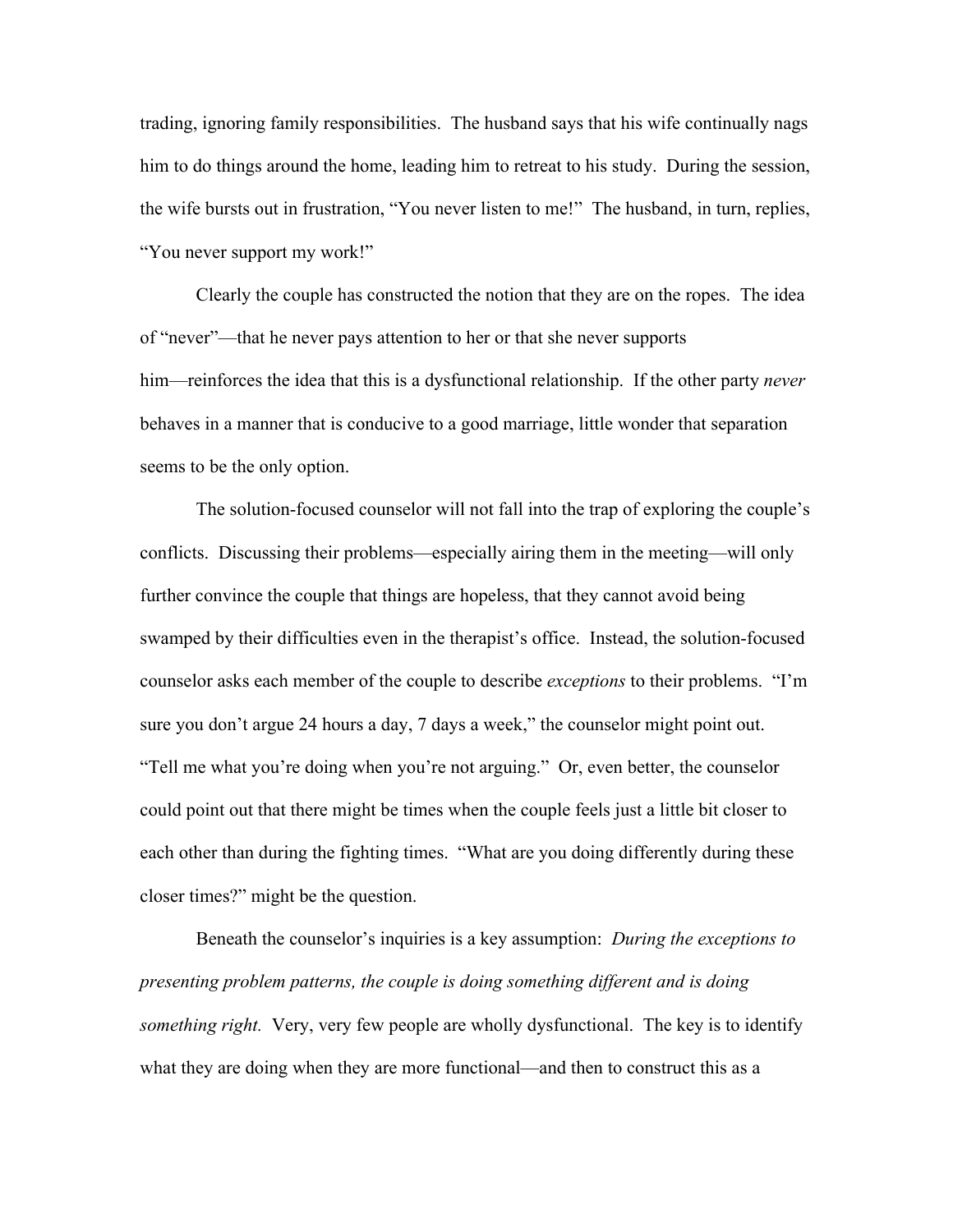solution. Instead of doing less of the problem, the idea is to keep doing more of the behaviors that bring them toward their goals.

The couple, for instance, may report that they feel closer when they act as a team, citing an occasion when they had to cooperate to get the house ready for a family reunion. From that recognition might come homework exercises that involve a high degree of teamwork toward shared goals, such as jointly planning a vacation or researching investments. In the process of performing these exercises, the couple finds out that they can, indeed, enjoy each other's company, undermining the construction that they have a "bad relationship" and "never" care for each other. Indeed, the new experiences allow them to construct a more positive identity for themselves, creating a solution out of the exceptions to the initial problem.

When traders become mired in problems, the solution-focused approach is to search for the exceptions. "Let's take a look at what you're doing when you're trading well," is what I said to a troubled trader who complained of a fear of "pulling the trigger" on trades. "Instead of assuming that you 'never' trade well, let's look at your successful trades and find the kernel of an effective trader. Let's find out what that kernel is all about and then develop it. The goal is not to eliminate a trading problem, but to become more of the trader you have always been when you're at your best."

With trader John's insomnia problem, for example, the solution-focused counselor might ask, "What kind of trading are you doing when you sleep well?" Out of this is likely to emerge a set of healthy trading practices that, once reinforced and extended, will allow John to sleep naturally, of his own accord. *The key to the solution-*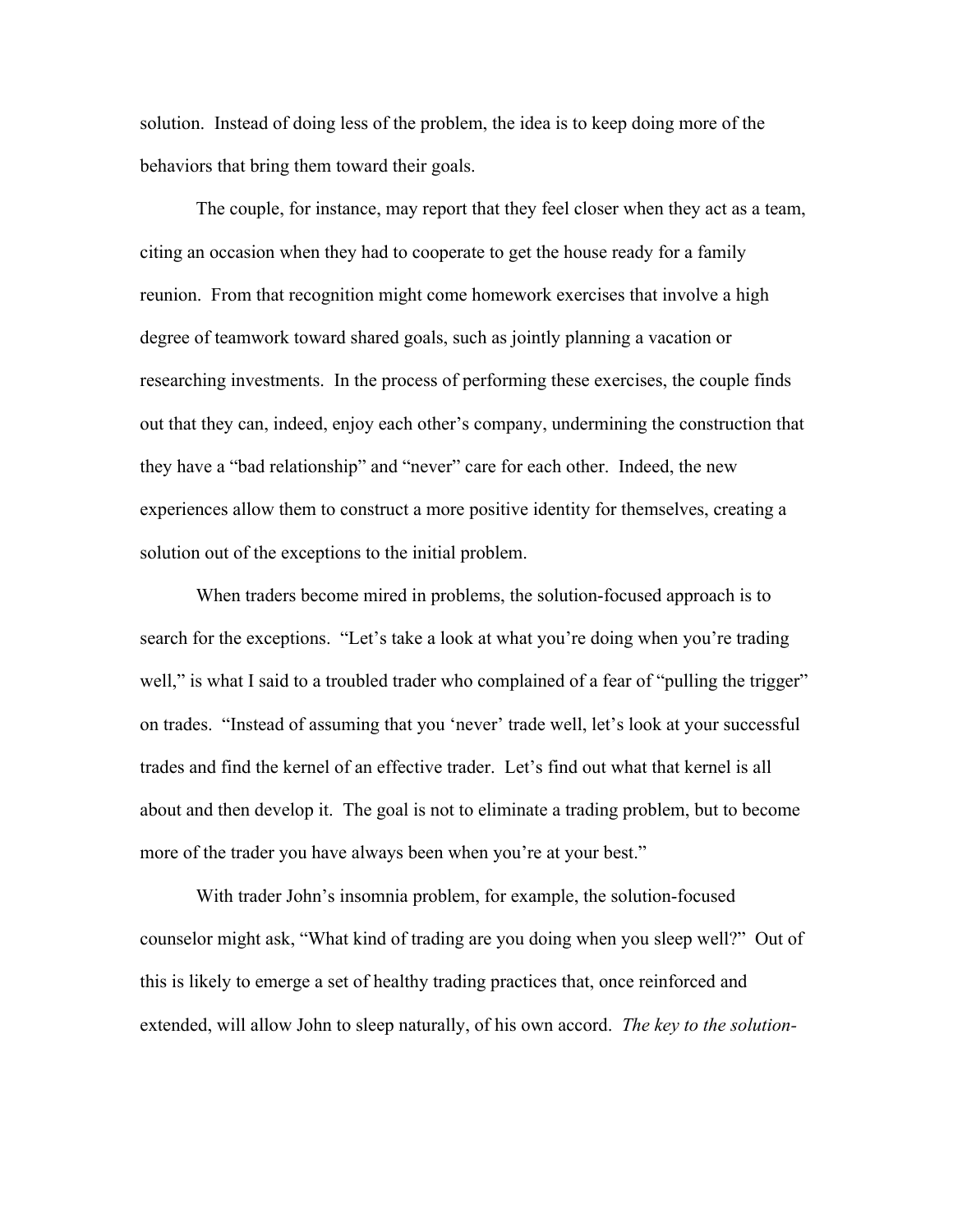*focused method is to identify what people are doing that brings them closer to their goals—and then have them do more of it*.

#### Applying the Solution Focus to Trading

In my personal trading, I have made an annual ritual out of conducting an audit of the trades made during the past year, focusing on the winners as well as the losers. From the audit of the winners, I try to identify what I did right: what was working for me during the past year. These become the basis for "trading solutions" that I consciously attempt to implement in the coming year (See Table Two at the end of this article for a sample list of trading solutions from my personal trading). The idea is to create my own model of trading success, but to build the model from my own experience rather than borrow it from a trading guru. Before each trading day, I rehearse elements of this model in my trading diary, which I maintain as an online weblog (www.brettsteenbarger.com/weblog.htm). This consistent rehearsal helps me to internalize the trading solutions so that they become an automatic part of the trading arsenal.

The solution-focused method appears to work for much the same reason that evolution works. When there are random mutations within a gene pool, some of these prove highly adaptive and improve a species' survival rate. Over time, this selective pressure increases the representation of the mutation within the gene pool, until it becomes dominant. Similarly, we can view our trades as a set of mutations within the total pool of our trading behaviors. By emphasizing the successful trades and paying particular attention to these—constructing them as solutions—we exercise our own selective pressure and increase the representation of those behaviors in our repertoires.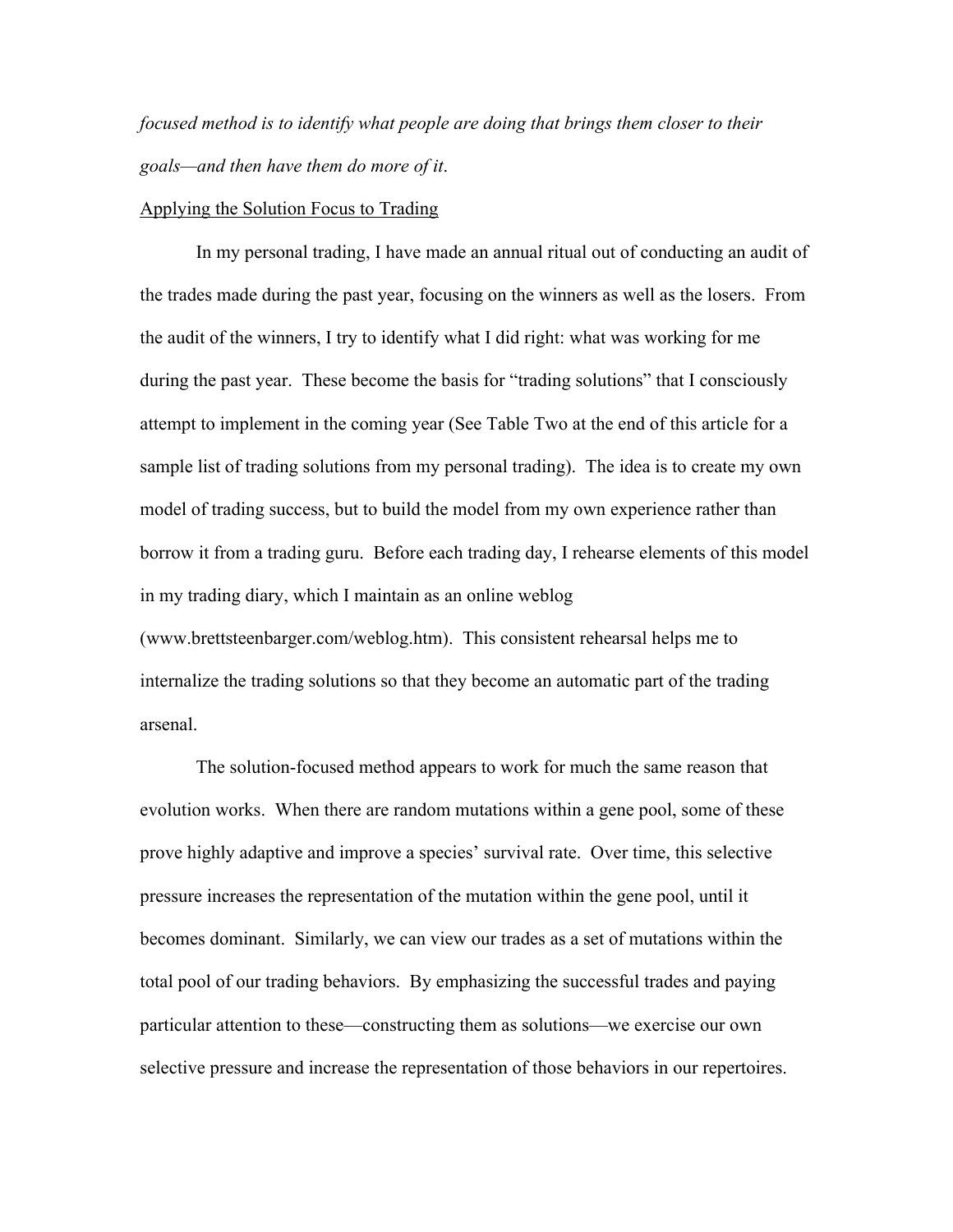Conversely, when we are problem focused—paying more attention to our deficient behaviors than our successful ones—we unwittingly reinforce these and create a kind of devolution.

Recently, I extended the trading audit concept to daily preparation by identifying a single "trade of the day" for each past day's trading. The trade of the day, which is part of the daily weblog, is not necessarily the most profitable trade one could have made, but it is the highest probability successful trade either that I did make—or should have made—given my trading systems and data. For instance, if the market emerges from an oversold condition and rises on a breakout number of stocks making short term new highs and a breakout level of positive TICK, the odds of continuation of the upside move are favorable. Entering on the long side of such a breakout, perhaps on the first pullback in the Dow TICK, might constitute my trade of the day. By identifying "best trading practices" each day, I cement in my mind the way I want to be trading, reinforcing solutions rather than spinning my wheels over problems.

To be sure, solution focused methods are not the answer to all trading challenges. Sometimes people do experience emotional disorders that interfere with their success, and these can require ongoing attention and treatment. Auditing worst trades can also be useful, especially in eliminating those few trades that often create a large share of one's annual losses. Among helping approaches, however, solution-focused work is unique in its ability to help traders become their own therapists. By requiring market participants to find their own successes and create models built on these, the solution focus makes each person his or her own guru, empowering traders rather than fostering an unhealthy dependence on others.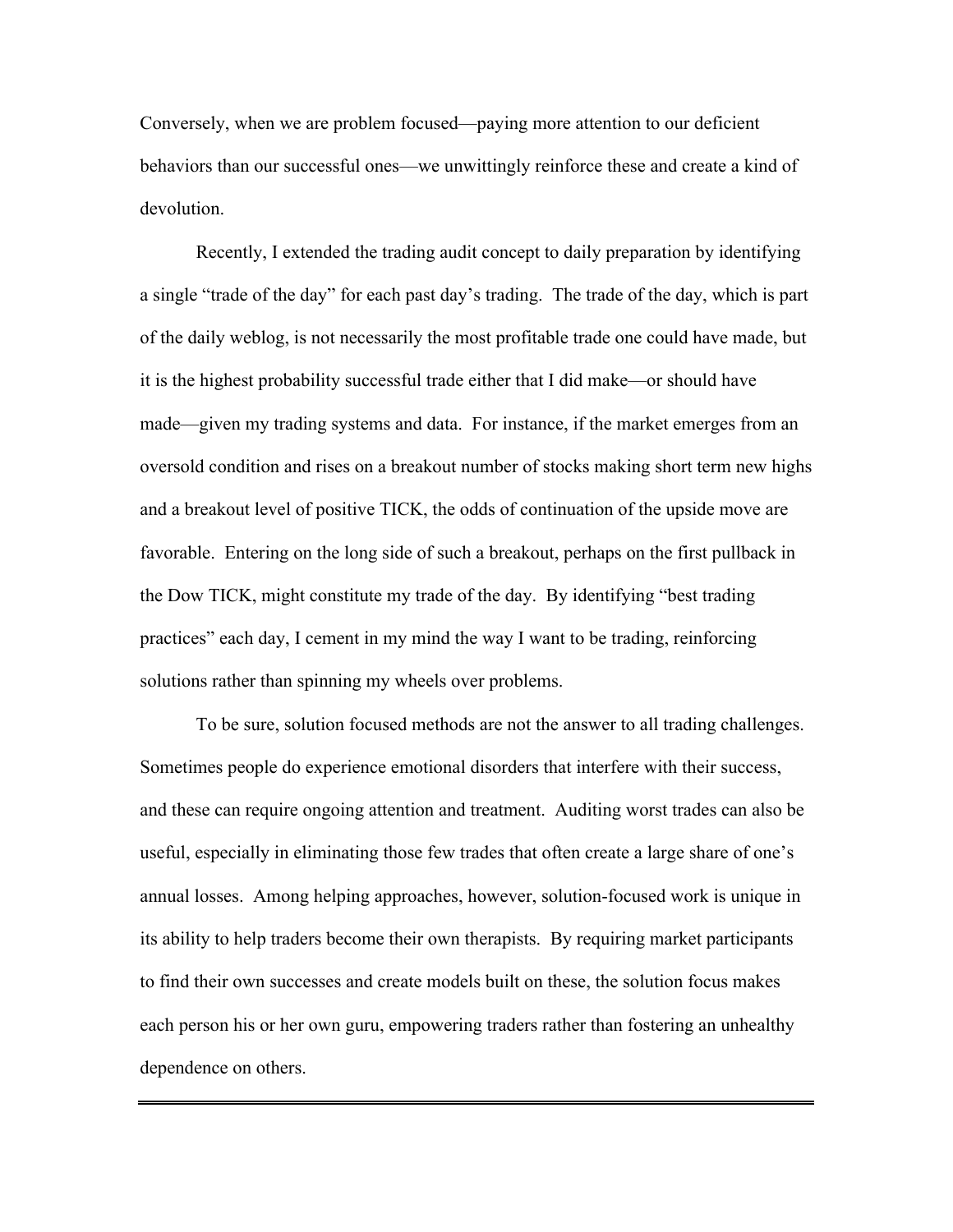*Brett N. Steenbarger, Ph.D. is Associate Professor of Psychiatry and Behavioral Sciences at SUNY Upstate Medical University and a daily trader of the stock index markets. The author of The Psychology of Trading (Wiley, 2003) and the forthcoming coedited The Art and Science of the Brief Psychotherapies (American Psychiatric Press, Inc., 2004), Dr. Steenbarger maintains an archive of trading psychology articles and daily trading strategies on his website, www.brettsteenbarger.com*.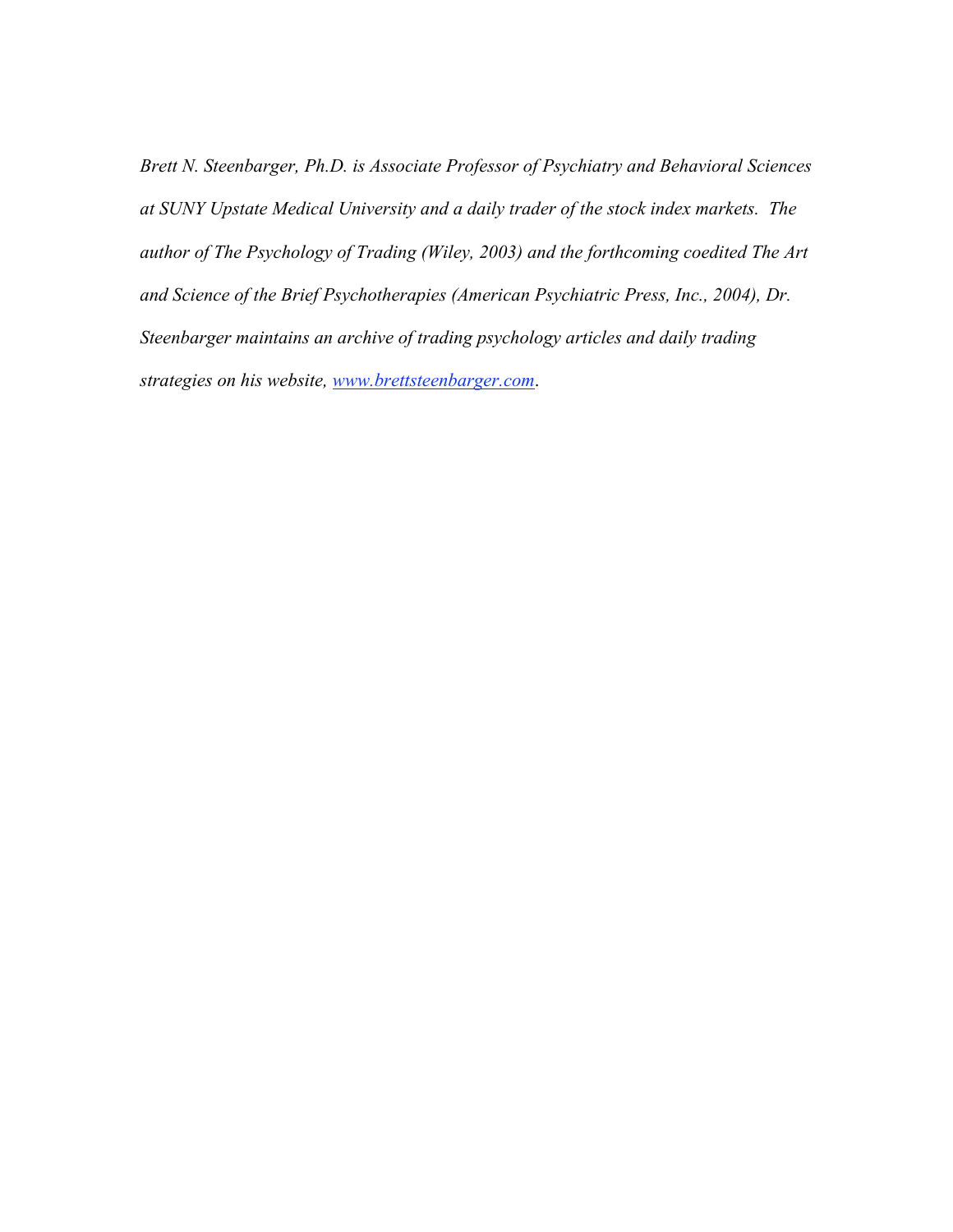## Table One

## Trading Problems: A Solution-Focused Perspective

- 1. Many problems begin as a string of negative events or as a single, powerful negative event that capture the trader's attention.
- 2. While a string of negative events or single, powerful negative events can occur through chance alone, people tend to search for meaning in events and look for explanations and patterns.
- 3. Once traders notice a problem, focus on it, and create explanations for it, they alter their behavior in an attempt to eradicate it.
- 4. Attempts to analyze and eliminate problems generally reinforce these problems and their consequences, creating a vicious cycle.
- 5. Over time, a problem focus becomes internalized, leading traders to experience themselves negatively, undercutting confidence.
- 6. By the time most traders seek help for trading problems, they have already internalized a problem-based identity, which further interferes with the information processing needed for successful trading.